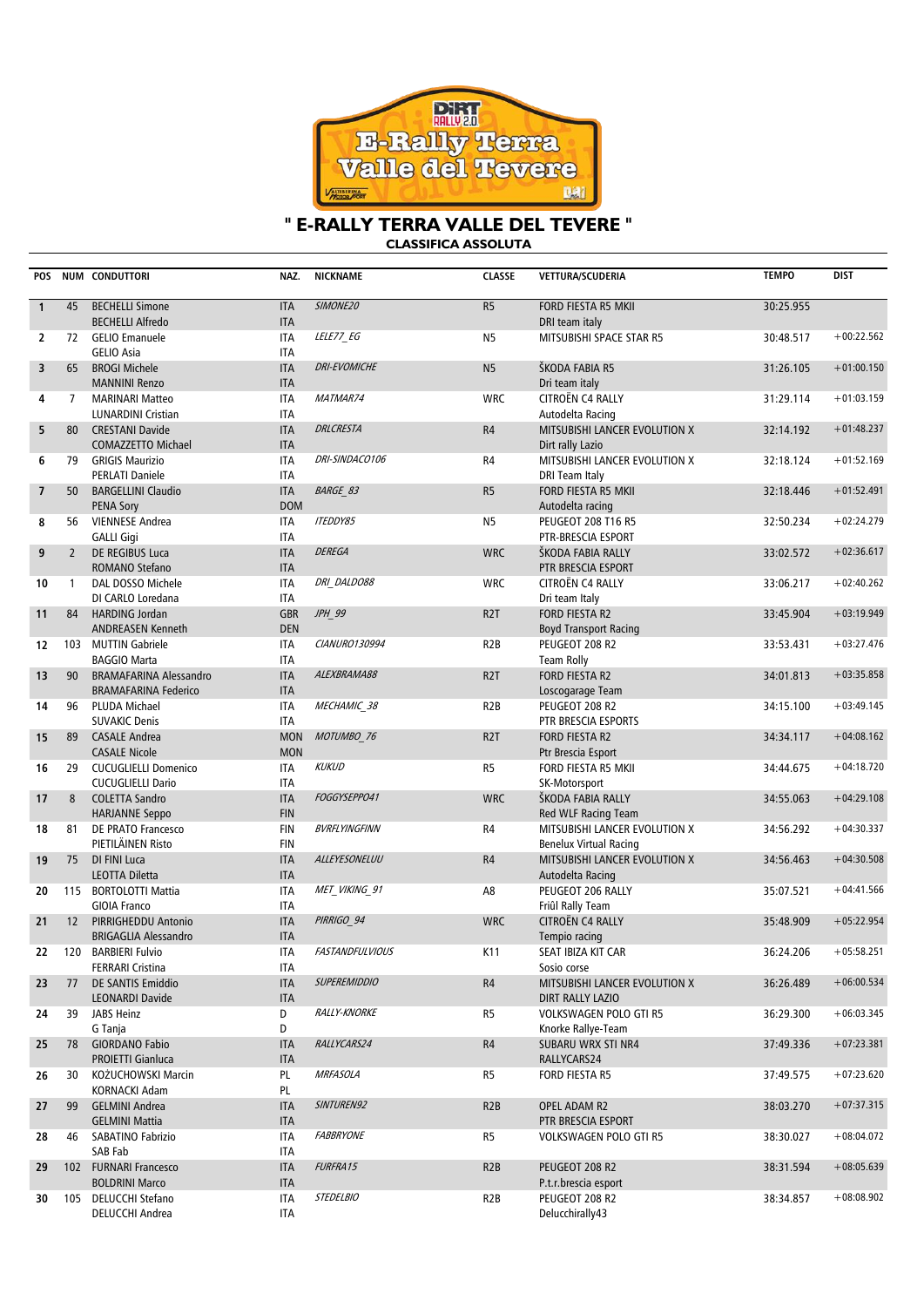

## " E-RALLY TERRA VALLE DEL TEVERE " CLASSIFICA ASSOLUTA

| <b>POS</b> | <b>NUM</b> | <b>CONDUTTORI</b>                                      | NAZ.                     | <b>NICKNAME</b>     | <b>CLASSE</b>  | <b>VETTURA/SCUDERIA</b>                               | <b>TEMPO</b> | <b>DIST</b>  |
|------------|------------|--------------------------------------------------------|--------------------------|---------------------|----------------|-------------------------------------------------------|--------------|--------------|
| 31         | 124        | <b>TREVISAN Michele</b><br><b>SARTI Faby</b>           | <b>RSM</b><br><b>RSM</b> | <b>BILLY TRE</b>    | K11            | SEAT IBIZA KIT CAR<br><b>Mtmotor</b>                  | 38:52.763    | $+08:26.808$ |
| 32         | 55         | <b>SANTO Stefano</b><br><b>SANTO Andrea</b>            | <b>ITA</b><br><b>ITA</b> | <b>UOMOLUPPOLO1</b> | <b>N5</b>      | <b>PEUGEOT 208 T16 R5</b><br>Chrono sport             | 39:29.207    | $+09:03.252$ |
| 33         | 19         | <b>MARRA Giuseppe</b><br><b>ROSSETTI Francesco</b>     | <b>ITA</b><br><b>ITA</b> | <b>DJNOSANG</b>     | <b>WRC</b>     | ŠKODA FABIA RALLY<br><b>TRM</b>                       | 39:49.291    | $+09:23.336$ |
| 34         | 20         | <b>CANALI Davide</b><br>SCOGNAMILLO Nicola             | <b>ITA</b><br><b>ITA</b> | <b>SCOGNANICO</b>   | <b>WRC</b>     | CITROËN C4 RALLY<br>FC COREA                          | 40:50.139    | $+10:24.184$ |
| 35         | 17         | <b>BEFFUMO Rosario</b><br>DOG Snoop                    | <b>ITA</b><br><b>USA</b> | <b>ROSARIO</b>      | <b>WRC</b>     | <b>SUBARU IMPREZA</b><br>Rally Etneo                  | 41:13.881    | $+10:47.926$ |
| 36         | 62         | <b>IDDAU Salvatore</b><br><b>FENU Mario</b>            | <b>ITA</b><br><b>ITA</b> | S.IDDAU             | <b>N5</b>      | CITROËN C3 R5                                         | 41:17.452    | $+10:51.497$ |
| 37         | 116        | <b>MEACCI Federico</b><br><b>DRAKE Jerry</b>           | <b>ITA</b><br><b>USA</b> | MFED-AR             | A <sub>8</sub> | PEUGEOT 206 RALLY                                     | 42:06.599    | $+11:40.644$ |
| 38         | 58         | NERI Michele<br><b>ROMANO Salvo</b>                    | <b>ITA</b><br><b>ITA</b> | <b>MIKYBLK</b>      | <b>N5</b>      | ŠKODA FABIA R5                                        | 43:01.752    | $+12:35.797$ |
| 39         | 31         | <b>COTRONE Francesco</b><br><b>ROSSI Roberto</b>       | <b>ITA</b><br><b>ITA</b> | <b>VENTODELNORD</b> | R <sub>5</sub> | <b>VOLKSWAGEN POLO GTI R5</b><br>Scuderia del Grifone | 43:22.879    | $+12:56.924$ |
| 40         | 14         | <b>SCARPETTINI Paolo</b><br><b>SCARPETTINI Samuele</b> | <b>ITA</b><br><b>ITA</b> | <b>WRC723</b>       | <b>WRC</b>     | ŠKODA FABIA RALLY<br>Maremmarally                     | 56:58.385    | $+26:32.430$ |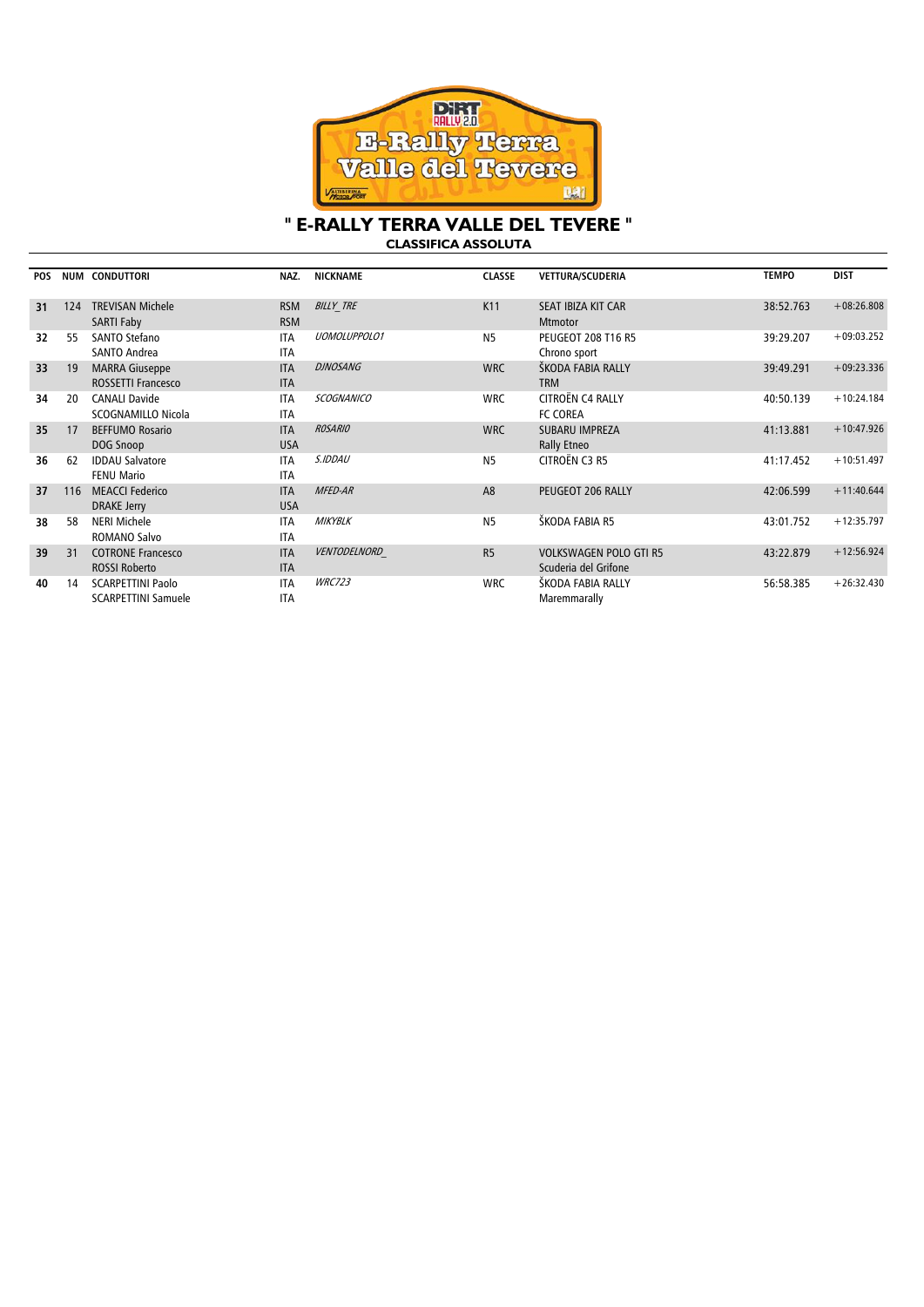

#### **" E-RALLY TERRA VALLE DEL TEVERE " CLASSIFICA CLASSE WRC**

**POS NUM CONDUTTORI NAZ. NICKNAME CLASSE VETTURA/SCUDERIA TEMPO DIST 1** 7 MARINARI Matteo LUNARDINI Cristian ITA ITA MATMAR74 WRC CITROËN C4 RALLY Autodelta Racing 31:29.114 **2** 2 DE REGIBUS Luca ROMANO Stefano ITA ITA DEREGA WRC ŠKODA FABIA RALLY PTR BRESCIA ESPORT 33:02.572 +01:33.458 **3** 1 DAL DOSSO Michele DI CARLO Loredana ITA ITA DRI\_DALDO88 WRC CITROËN C4 RALLY Dri team Italy  $33.06.217 +01:37.103$ **4** 8 COLETTA Sandro HARJANNE Seppo ITA FIN FOGGYSEPPO41 WRC ŠKODA FABIA RALLY Red WLF Racing Team 34:55.063 +03:25.949 **5** 12 PIRRIGHEDDU Antonio BRIGAGLIA Alessandro ITA ITA PIRRIGO\_94 WRC CITROËN C4 RALLY Tempio racing 35:48.909 +04:19.795 **6** 19 MARRA Giuseppe ROSSETTI Francesco ITA ITA DJNOSANG WRC ŠKODA FABIA RALLY TRM  $39:49.291 +08:20.177$ **7** 20 CANALI Davide SCOGNAMILLO Nicola ITA ITA SCOGNANICO WRC CITROËN C4 RALLY FC COREA 40:50.139 +09:21.025 **8** 17 BEFFUMO Rosario DOG Snoop ITA USA ROSARIO WRC SUBARU IMPREZA Rally Etneo  $41:13.881$  +09:44.767 **9** 14 SCARPETTINI Paolo SCARPETTINI Samuele ITA ITA WRC723 WRC ŠKODA FABIA RALLY Maremmarally 56:58.385 +25:29.271 **10** 16 SEOLI Andrea MARIANI Andrea ITA ITA SEO8996 WRC CITROËN CA RALLY Gtitalia RIT **11** 21 CIOCCA VASINO Luca MAGGI Fabio ITA ITA PIUATON WRC SUBARU IMPREZA Il Vuncio Squadra Corse RIT **12** 9 CORTIGIANI Francesco VANNONI Iacopo ITA ITA WILLIAMS6925 WRC CITROËN CA RALLY Valdelsa Corse RIT **13** 6 COMPAGNUCCI Alessandro COMPAGNUCCI Andrea ITA ITA ALESCOM WRC CITROËN C4 RALLY Compagnucci racing team RIT **14** 11 CAPPELLETTI Francesco PONZANELLI Matteo ITA ITA FRANZ83NZ<br>
WRC CITROËN C4 RALLY Crazy Team RIT **15** 10 PONZANELLI Matteo CAPPELLETTI Francesco ITA ITA PONZA0677 WRC CITROËN C4 RALLY Crazy team RIT **16** 18 BORTOLETTO Federico BORTOT Cristian ITA ITA BORTOL13 WRC SUBARU IMPREZA Zerosimulati RIT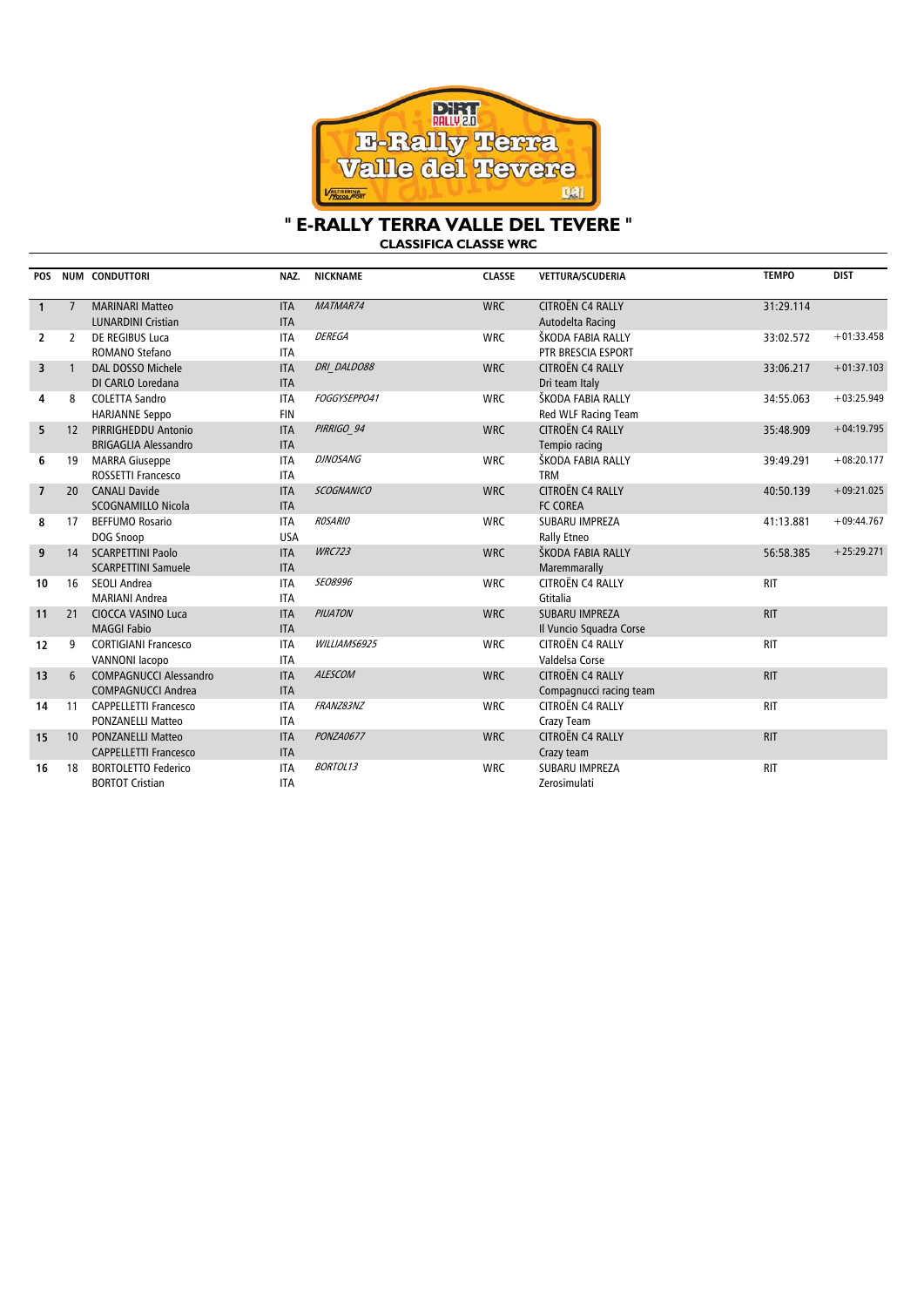

## **" E-RALLY TERRA VALLE DEL TEVERE " CLASSIFICA CLASSE R5**

| <b>POS</b>     |    | <b>NUM CONDUTTORI</b>        | NAZ.       | <b>NICKNAME</b>       | <b>CLASSE</b>  | <b>VETTURA/SCUDERIA</b>       | <b>TEMPO</b> | <b>DIST</b>  |
|----------------|----|------------------------------|------------|-----------------------|----------------|-------------------------------|--------------|--------------|
| $\mathbf{1}$   | 45 | <b>BECHELLI Simone</b>       | <b>ITA</b> | SIMONE20              | R5             | FORD FIESTA R5 MKII           | 30:25.955    |              |
|                |    | <b>BECHELLI Alfredo</b>      | <b>ITA</b> |                       |                | DRI team italy                |              |              |
| 2              | 50 | <b>BARGELLINI Claudio</b>    | <b>ITA</b> | <b>BARGE 83</b>       | R <sub>5</sub> | FORD FIESTA R5 MKII           | 32:18.446    | $+01:52.491$ |
|                |    | <b>PENA Sory</b>             | <b>DOM</b> |                       |                | Autodelta racing              |              |              |
| 3              | 29 | <b>CUCUGLIELLI Domenico</b>  | <b>ITA</b> | <b>KUKUD</b>          | R5             | <b>FORD FIESTA R5 MKII</b>    | 34:44.675    | $+04:18.720$ |
|                |    | <b>CUCUGLIELLI Dario</b>     | <b>ITA</b> |                       |                | SK-Motorsport                 |              |              |
| 4              | 39 | JABS Heinz                   | D          | <b>RALLY-KNORKE</b>   | R <sub>5</sub> | <b>VOLKSWAGEN POLO GTI R5</b> | 36:29.300    | $+06:03.345$ |
|                |    | G Tanja                      | D          |                       |                | Knorke Rallye-Team            |              |              |
| 5              | 30 | KOŻUCHOWSKI Marcin           | PL         | <b>MRFASOLA</b>       | R5             | <b>FORD FIESTA R5</b>         | 37:49.575    | $+07:23.620$ |
|                |    | <b>KORNACKI Adam</b>         | PL         |                       |                |                               |              |              |
| 6              | 46 | SABATINO Fabrizio            | <b>ITA</b> | <b>FABBRYONE</b>      | R <sub>5</sub> | <b>VOLKSWAGEN POLO GTI R5</b> | 38:30.027    | $+08:04.072$ |
|                |    | SAB Fab                      | <b>ITA</b> |                       |                |                               |              |              |
| $\overline{7}$ | 31 | <b>COTRONE Francesco</b>     | <b>ITA</b> | VENTODELNORD          | R <sub>5</sub> | <b>VOLKSWAGEN POLO GTI R5</b> | 43:22.879    | $+12:56.924$ |
|                |    | <b>ROSSI Roberto</b>         | <b>ITA</b> |                       |                | Scuderia del Grifone          |              |              |
| 8              | 28 | <b>ANDRIOLETTI Mario</b>     | <b>ITA</b> | <b>MARIO ANDRETTI</b> | R <sub>5</sub> | <b>VOLKSWAGEN POLO GTI R5</b> | <b>RIT</b>   |              |
|                |    | <b>ANDRIOLETTI Valentina</b> | <b>ITA</b> |                       |                | Orobica Corse                 |              |              |
| 9              | 33 | <b>PALLOTTINI Luca</b>       | <b>ITA</b> | LUKE-ALLEGRO200       | R <sub>5</sub> | <b>FORD FIESTA R5 MKII</b>    | <b>RIT</b>   |              |
|                |    | <b>PETRUCCI Lorenzo</b>      | <b>ITA</b> |                       |                | LP Racing Team                |              |              |
| 10             | 37 | <b>RAMIN Matteo</b>          | <b>ITA</b> | <b>SPEEDTEO</b>       | R <sub>5</sub> | <b>VOLKSWAGEN POLO GTI R5</b> | <b>RIT</b>   |              |
|                |    | <b>OMETTO Pietro</b>         | <b>ITA</b> |                       |                | Movisport                     |              |              |
| 11             | 42 | <b>BERTOLDI Patrick</b>      | <b>ITA</b> | PATXD507              | R <sub>5</sub> | <b>VOLKSWAGEN POLO GTI R5</b> | <b>RIT</b>   |              |
|                |    | <b>RINGER Derek</b>          | <b>ENG</b> |                       |                |                               |              |              |
| 12             | 43 | <b>CASSINA Morris</b>        | <b>ITA</b> | <b>MORRIS1796</b>     | R <sub>5</sub> | <b>VOLKSWAGEN POLO GTI R5</b> | <b>RIT</b>   |              |
|                |    | <b>BUCCIARATI Bruno</b>      | <b>ITA</b> |                       |                | PTR-Brescia Esports           |              |              |
| 13             | 48 | <b>COVIELLO Matteo</b>       | <b>ITA</b> | <b>BSE COVIXTEO24</b> | R <sub>5</sub> | <b>FORD FIESTA R5 MKII</b>    | <b>RIT</b>   |              |
|                |    | <b>CORBO Andrea</b>          | <b>ITA</b> |                       |                | Casin8Racing                  |              |              |
| 14             | 51 | <b>CAMPARA Andrea</b>        | <b>ITA</b> | ANDREA1996C           | R <sub>5</sub> | <b>VOLKSWAGEN POLO GTI R5</b> | <b>RIT</b>   |              |
|                |    | <b>ROMAGNA Davide</b>        | <b>ITA</b> |                       |                | Scuderia città di Schio       |              |              |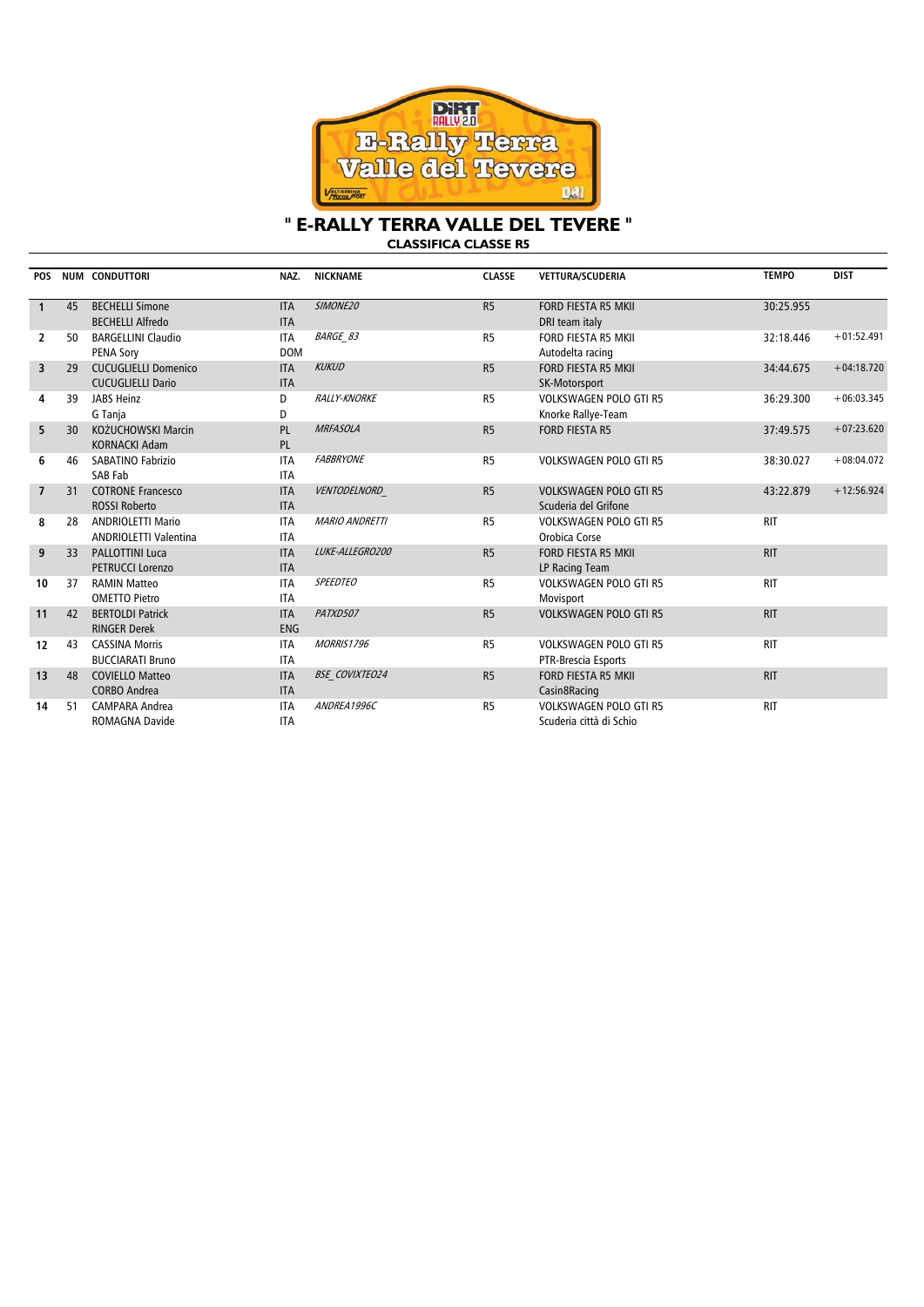

#### **" E-RALLY TERRA VALLE DEL TEVERE " CLASSIFICA CLASSE N5**

**POS NUM CONDUTTORI NAZ. NICKNAME CLASSE VETTURA/SCUDERIA TEMPO DIST 1** 72 GELIO Emanuele GELIO Asia ITA ITA LELE77 EG 30:48.517 **2** 65 BROGI Michele MANNINI Renzo ITA ITA DRI-EVOMICHE N5 N5 ŠKODA FABIA R5 Dri team italy 31:26.105 +00:37.588 **3** 56 VIENNESE Andrea GALLI Gigi ITA ITA ITEDDY85 N5 PEUGEOT 208 T16 R5 PTR-BRESCIA ESPORT 32:50.234 +02:01.717 **4** 55 SANTO Stefano SANTO Andrea ITA ITA UOMOLUPPOLO1 N5 PEUGEOT 208 T16 R5 Chrono sport 39:29.207 +08:40.690 **5** 62 IDDAU Salvatore FENU Mario ITA ITA S.IDDAU N5 CITROËN C3 R5 41:17.452 +10:28.935 **6** 58 NERI Michele ROMANO Salvo ITA ITA MIKYBLK N5 ŠKODA FABIA R5 43:01.752 +12:13.235 **7** 67 PASQUALIN Stefano SANZONE Donatella ITA ITA DRI\_ILPA91 N5 CITROËN C3 R5 DRI team italy RIT **8** 61 PIRALLA Sandro RAPETTO Dario ITA ITA SANDRIN77 N5 ŠKODA FABIA R5 PirsanRacing RIT **9** 57 RAFFAELLI Fabrizio Ivan RAFFAELLI Sofia ITA ITA KUCCI-68 N5 PEUGEOT 208 T16 R5 Kucci team RIT **10** 68 PASSALACQUA Giovanni CELONA Antonino ITA ITA GIONNYPASS\_25 N5 ŠKODA FABIA R5 Passione Motorsport Racing Team RIT **11** 60 MELLINATO Alberto RAMBO Jhon ITA ITA ALBERTO8919 N5 CITROËN C3 R5 Racing Melly RIT **12** 59 BIANCAREDDU Marco SPANO Piero ITA ITA MICCIALINA82 N5 PEUGEOT 208 T16 R5 Gelosport RIT **13** 69 OLI Costanzo GILLES Thimonier FRA FRA VBR AUTUMNFUEL N5 MITSUBISHI SPACE STAR R5 Virtual Best Racing - VBR SQL **14** 54 INNOCENTI Manuel INNOCENTI Emma ITA ITA MANUEMMALE N5 ŠKODA FABIA R5 Seven Speed Racing SQL **15** 64 TANGUENZA Andrea SANTUCCI Maicol ITA ITA TANGUE 04 N5 ŠKODA FABIA R5 P.S.S E-Sport SQL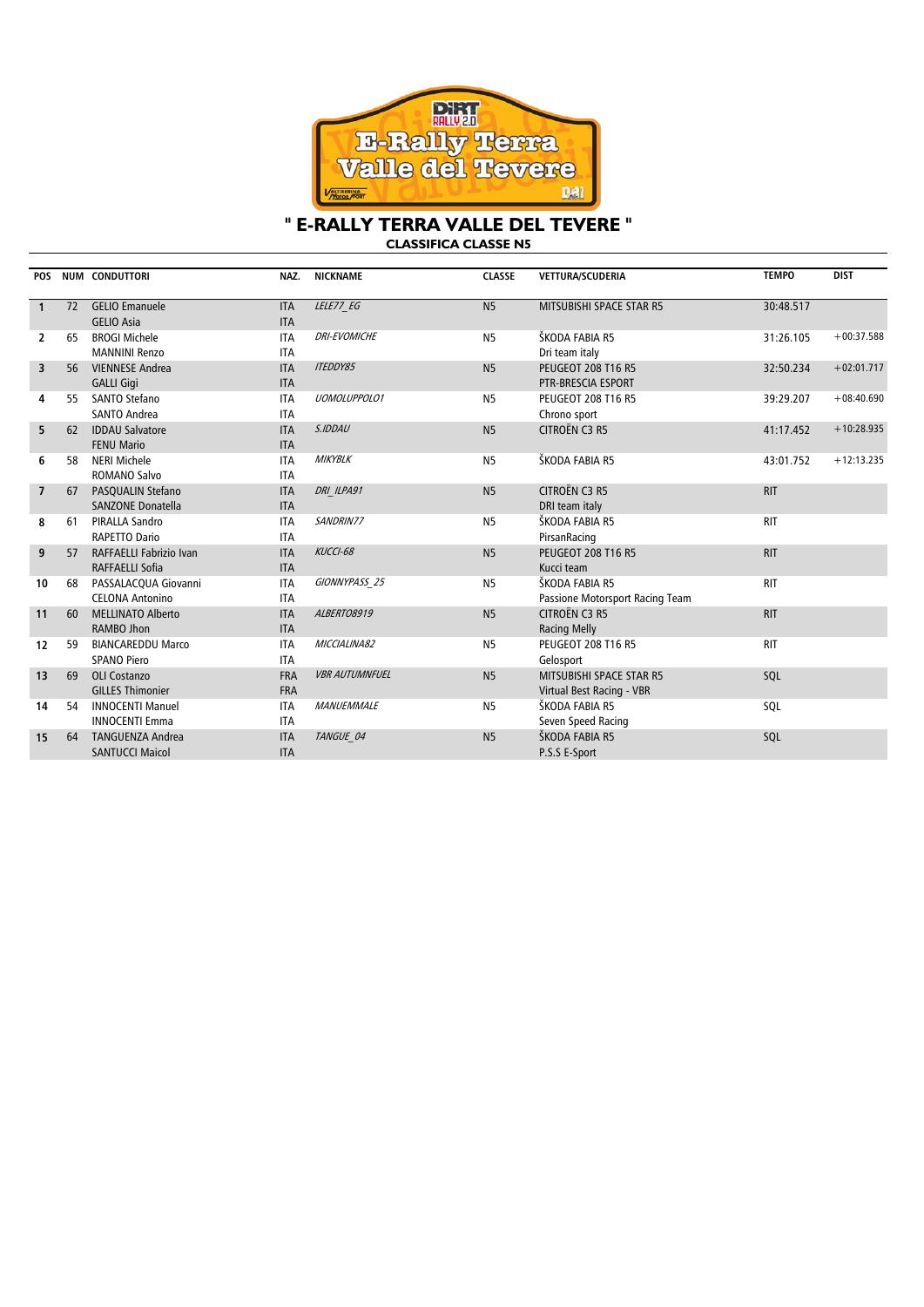

## **" E-RALLY TERRA VALLE DEL TEVERE " CLASSIFICA CLASSE R4**

| <b>POS</b>              | NUM | <b>CONDUTTORI</b>        | NAZ.       | <b>NICKNAME</b>      | <b>CLASSE</b>  | <b>VETTURA/SCUDERIA</b>       | <b>TEMPO</b> | <b>DIST</b>  |
|-------------------------|-----|--------------------------|------------|----------------------|----------------|-------------------------------|--------------|--------------|
|                         |     |                          |            |                      |                |                               |              |              |
|                         | 80  | <b>CRESTANI Davide</b>   | <b>ITA</b> | <b>DRLCRESTA</b>     | R4             | MITSUBISHI LANCER EVOLUTION X | 32:14.192    |              |
|                         |     | COMAZZETTO Michael       | <b>ITA</b> |                      |                | Dirt rally Lazio              |              |              |
| $\mathcal{P}$           | 79  | <b>GRIGIS Maurizio</b>   | <b>ITA</b> | DRI-SINDACO106       | R <sub>4</sub> | MITSUBISHI LANCER EVOLUTION X | 32:18.124    | $+00:03.932$ |
|                         |     | <b>PERLATI Daniele</b>   | <b>ITA</b> |                      |                | DRI Team Italy                |              |              |
| $\overline{\mathbf{3}}$ | 81  | DE PRATO Francesco       | <b>FIN</b> | <b>BVRFLYINGFINN</b> | R4             | MITSUBISHI LANCER EVOLUTION X | 34:56.292    | $+02:42.100$ |
|                         |     | PIETILÄINEN Risto        | <b>FIN</b> |                      |                | <b>Benelux Virtual Racing</b> |              |              |
| 4                       | 75  | DI FINI Luca             | <b>ITA</b> | <i>ALLEYESONELUU</i> | R <sub>4</sub> | MITSUBISHI LANCER EVOLUTION X | 34:56.463    | $+02:42.271$ |
|                         |     | LEOTTA Diletta           | <b>ITA</b> |                      |                | Autodelta Racing              |              |              |
| 5.                      | 77  | DE SANTIS Emiddio        | <b>ITA</b> | <b>SUPEREMIDDIO</b>  | R4             | MITSUBISHI LANCER EVOLUTION X | 36:26.489    | $+04:12.297$ |
|                         |     | <b>LEONARDI Davide</b>   | <b>ITA</b> |                      |                | DIRT RALLY LAZIO              |              |              |
| 6                       | 78  | <b>GIORDANO Fabio</b>    | <b>ITA</b> | RALLYCARS24          | R4             | SUBARU WRX STI NR4            | 37:49.336    | $+05:35.144$ |
|                         |     | <b>PROJETTI Gianluca</b> | <b>ITA</b> |                      |                | RALLYCARS24                   |              |              |
| $\overline{7}$          | 73  | <b>PERES Stefano</b>     | ΙT         | <b>BARBE-DOLFO</b>   | R4             | MITSUBISHI LANCER EVOLUTION X | <b>RIT</b>   |              |
|                         |     | <b>BINGINEE Bepi</b>     | IT         |                      |                | 1978 Binginee                 |              |              |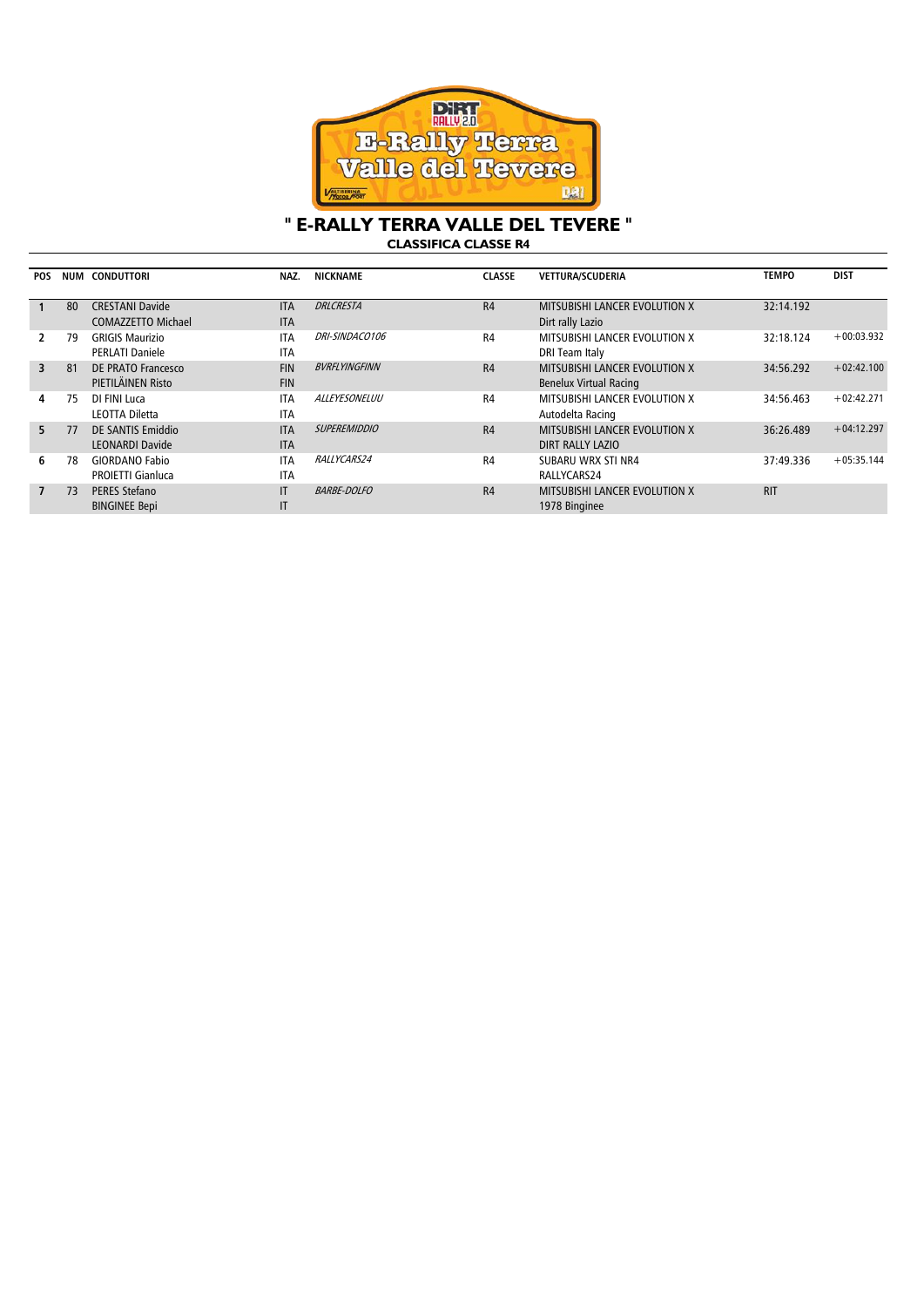

## **" E-RALLY TERRA VALLE DEL TEVERE " CLASSIFICA CLASSE R2T**

| <b>POS</b>              |    | NUM CONDUTTORI                | NAZ.       | <b>NICKNAME</b>  | <b>CLASSE</b>    | <b>VETTURA/SCUDERIA</b>      | <b>TEMPO</b> | <b>DIST</b>  |
|-------------------------|----|-------------------------------|------------|------------------|------------------|------------------------------|--------------|--------------|
|                         |    |                               |            |                  |                  |                              |              |              |
|                         | 84 | <b>HARDING Jordan</b>         | <b>GBR</b> | JPH 99           | R <sub>2</sub> T | <b>FORD FIESTA R2</b>        | 33:45.904    |              |
|                         |    | <b>ANDREASEN Kenneth</b>      | <b>DEN</b> |                  |                  | <b>Boyd Transport Racing</b> |              |              |
| 2                       | 90 | <b>BRAMAFARINA Alessandro</b> | <b>ITA</b> | ALEXBRAMA88      | R <sub>2</sub> T | <b>FORD FIESTA R2</b>        | 34:01.813    | $+00:15.909$ |
|                         |    | <b>BRAMAFARINA Federico</b>   | <b>ITA</b> |                  |                  | Loscogarage Team             |              |              |
| $\overline{\mathbf{3}}$ | 89 | <b>CASALE Andrea</b>          | <b>MON</b> | MOTUMBO 76       | R <sub>2</sub> T | <b>FORD FIESTA R2</b>        | 34:34.117    | $+00:48.213$ |
|                         |    | <b>CASALE Nicole</b>          | <b>MON</b> |                  |                  | Ptr Brescia Esport           |              |              |
| 4                       | 88 | DI BENEDETTO Mattia           | <b>ITA</b> | MATTIALOEB078    | R <sub>2</sub> T | <b>FORD FIESTA R2</b>        | <b>RIT</b>   |              |
|                         |    | <b>TASSELLA Riccardo</b>      | <b>ITA</b> |                  |                  | Assenzio racing team         |              |              |
| 5.                      | 82 | <b>CALVANI Nico</b>           | <b>ITA</b> | ARIETE-BUCOLICO  | R <sub>2</sub> T | <b>FORD FIESTA R2</b>        | <b>RIT</b>   |              |
|                         |    | <b>MALANCA Luca</b>           | <b>ITA</b> |                  |                  | Nicoteam                     |              |              |
| 6                       | 85 | OLIVOTTO Ado                  | <b>ITA</b> | <b>BARK82</b>    | R <sub>2</sub> T | <b>FORD FIESTA R2</b>        | <b>RIT</b>   |              |
|                         |    | <b>MARGIOTTA Isabel</b>       | <b>ITA</b> |                  |                  | Veneto corse                 |              |              |
| $\overline{7}$          | 87 | <b>IACOPETTI Niccolò</b>      | <b>ITA</b> | DRI-CIABATTA1998 | R <sub>2</sub> T | <b>FORD FIESTA R2</b>        | <b>RIT</b>   |              |
|                         |    | <b>BARBI Gabriele</b>         | <b>ITA</b> |                  |                  | <b>DRITEAMITALY</b>          |              |              |
| 8                       | 93 | SINAPI Paolo                  | <b>ITA</b> | <b>XWEEDYES</b>  | R <sub>2</sub> T | <b>FORD FIESTA R2</b>        | <b>RIT</b>   |              |
|                         |    | <b>ZUENA Salvatore</b>        | <b>ITA</b> |                  |                  | <b>Grn Racing Team</b>       |              |              |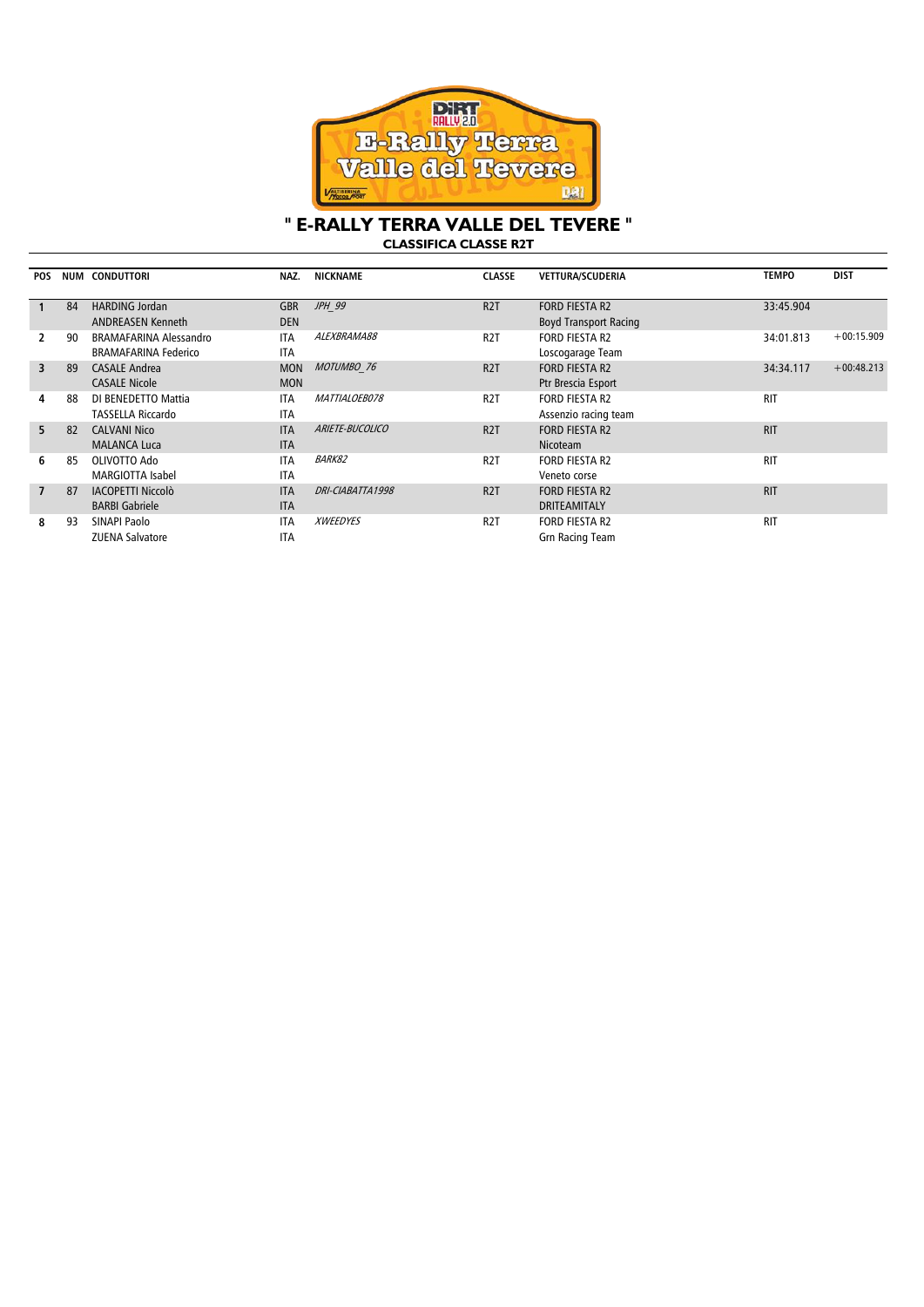

## **" E-RALLY TERRA VALLE DEL TEVERE " CLASSIFICA CLASSE R2B**

| <b>POS</b>     | <b>NUM</b> | <b>CONDUTTORI</b>        | NAZ.       | <b>NICKNAME</b>  | <b>CLASSE</b>    | <b>VETTURA/SCUDERIA</b>      | <b>TEMPO</b> | <b>DIST</b>  |
|----------------|------------|--------------------------|------------|------------------|------------------|------------------------------|--------------|--------------|
|                | 103        | <b>MUTTIN Gabriele</b>   | <b>ITA</b> | CIANURO130994    | R2B              | PEUGEOT 208 R2               | 33:53.431    |              |
|                |            | <b>BAGGIO Marta</b>      | <b>ITA</b> |                  |                  | Team Rolly                   |              |              |
| 2              | 96         | <b>PLUDA Michael</b>     | <b>ITA</b> | MECHAMIC 38      | R <sub>2</sub> B | PEUGEOT 208 R2               | 34:15.100    | $+00:21.669$ |
|                |            | <b>SUVAKIC Denis</b>     | <b>ITA</b> |                  |                  | PTR BRESCIA ESPORTS          |              |              |
| 3              | 99         | <b>GELMINI Andrea</b>    | <b>ITA</b> | SINTUREN92       | R2B              | <b>OPEL ADAM R2</b>          | 38:03.270    | $+04:09.839$ |
|                |            | <b>GELMINI Mattia</b>    | <b>ITA</b> |                  |                  | PTR BRESCIA ESPORT           |              |              |
| 4              | 102        | <b>FURNARI Francesco</b> | <b>ITA</b> | <b>FURFRA15</b>  | R <sub>2</sub> B | PEUGEOT 208 R2               | 38:31.594    | $+04:38.163$ |
|                |            | <b>BOLDRINI Marco</b>    | <b>ITA</b> |                  |                  | P.t.r.brescia esport         |              |              |
| 5.             | 105        | <b>DELUCCHI Stefano</b>  | <b>ITA</b> | <b>STEDELBIO</b> | R2B              | PEUGEOT 208 R2               | 38:34.857    | $+04:41.426$ |
|                |            | <b>DELUCCHI Andrea</b>   | <b>ITA</b> |                  |                  | Delucchirally43              |              |              |
| 6              | 95         | <b>BERUTTI Nicola</b>    | <b>ITA</b> | NICK89RALLY      | R <sub>2</sub> B | PEUGEOT 208 R2               | <b>RIT</b>   |              |
|                |            | <b>BERUTTI Matteo</b>    | <b>ITA</b> |                  |                  | Dirt Rally Lazio             |              |              |
| $\overline{7}$ | 98         | <b>SFORZIN Matteo</b>    | <b>ITA</b> | MATE04           | R2B              | PEUGEOT 208 R2               | <b>RIT</b>   |              |
|                |            | <b>MENEGANTE Roberta</b> | <b>ITA</b> |                  |                  | <b>Veneto Corse</b>          |              |              |
| 8              | 94         | <b>ZANOTTI Andrea</b>    | <b>RSM</b> | <b>BAMBAM98</b>  | R <sub>2</sub> B | PEUGEOT 208 R2               | <b>RIT</b>   |              |
|                |            | <b>ZANOTTI Elisa</b>     | <b>RSM</b> |                  |                  | <b>MTMOTOR</b>               |              |              |
| 9              | 100        | <b>SÉBASTIEN Piette</b>  | <b>BEL</b> | SANKA-BVR-SEB    | R2B              | <b>OPEL ADAM R2</b>          | <b>RIT</b>   |              |
|                |            | <b>PREVOT Stefan</b>     | <b>BEL</b> |                  |                  | BVR (BENELUX VIRTUAL RACING) |              |              |
| 10             | 108        | RETICO Stefano           | <b>ITA</b> | KTS GOD TETO     | R <sub>2</sub> B | PEUGEOT 208 R2               | <b>RIT</b>   |              |
|                |            | <b>RETICO Simone</b>     | <b>ITA</b> |                  |                  |                              |              |              |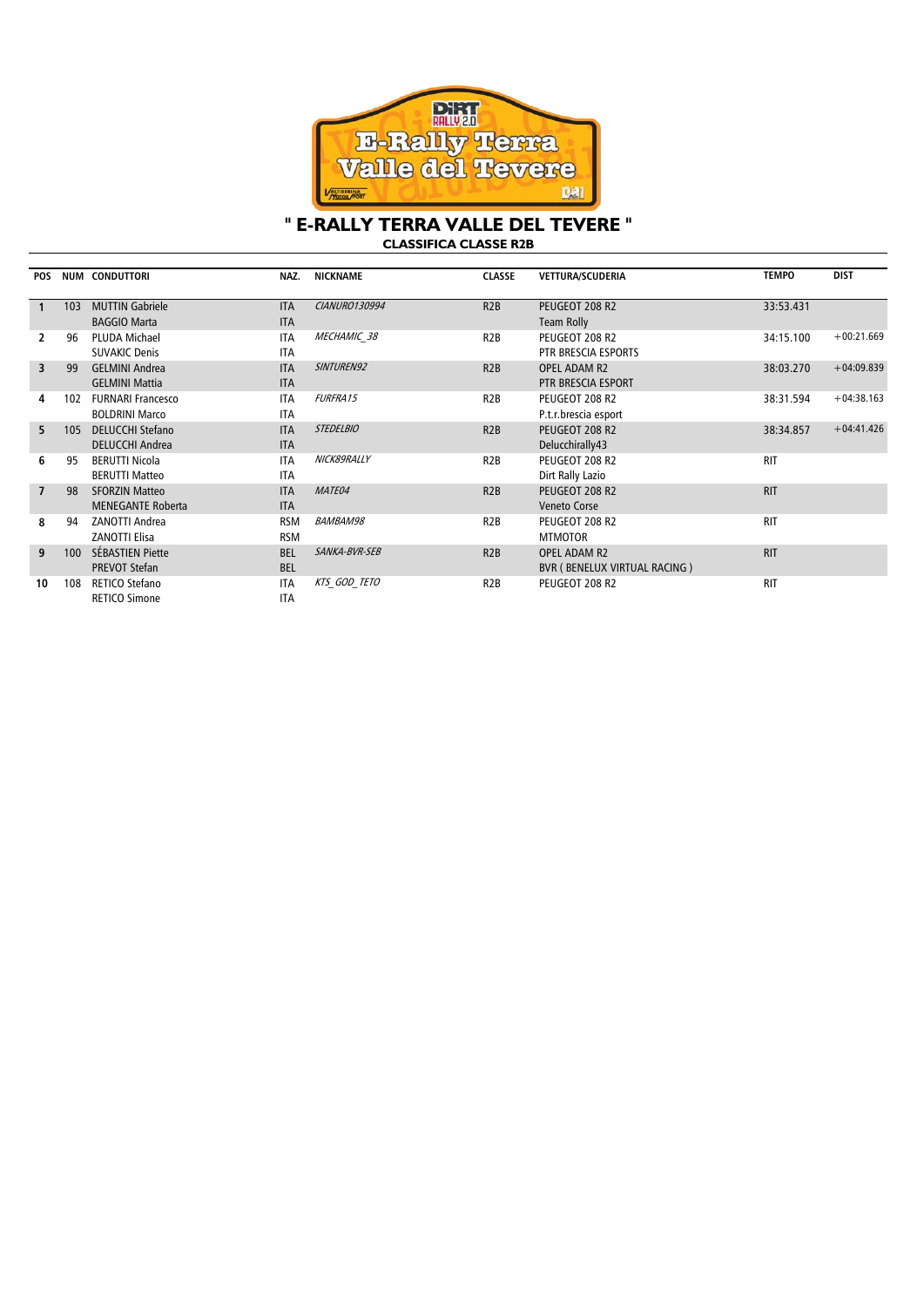

## **" E-RALLY TERRA VALLE DEL TEVERE "**

**CLASSIFICA CLASSE A8**

| <b>POS</b> |     | NUM CONDUTTORI           | NAZ.       | NICKNAME        | <b>CLASSE</b>  | <b>VETTURA/SCUDERIA</b>       | <b>TEMPO</b> | <b>DIST</b>  |
|------------|-----|--------------------------|------------|-----------------|----------------|-------------------------------|--------------|--------------|
|            |     |                          |            |                 |                |                               |              |              |
|            | 115 | <b>BORTOLOTTI Mattia</b> | <b>ITA</b> | MET VIKING 91   | A <sub>8</sub> | PEUGEOT 206 RALLY             | 35:07.521    |              |
|            |     | GIOIA Franco             | <b>ITA</b> |                 |                | Friûl Rally Team              |              |              |
|            | ำ6  | <b>MEACCI Federico</b>   | <b>ITA</b> | <i>MFED-AR</i>  | A8             | PEUGEOT 206 RALLY             | 42:06.599    | $+06:59.078$ |
|            |     | DRAKE Jerry              | <b>USA</b> |                 |                |                               |              |              |
| 3          | 113 | <b>OUENTIN Macedoine</b> | <b>BE</b>  | BVRTUNNEUR      | A <sub>8</sub> | SUBARU IMPREZA (2001)         | <b>RIT</b>   |              |
|            |     | T. Geilhausen            | ALL        |                 |                | <b>Benelux Virtual Racing</b> |              |              |
| 4          | 12  | <b>MAGGI Fabio</b>       | <b>ITA</b> | <i>MAGGIONE</i> | A8             | SUBARU IMPREZA (2001)         | <b>RIT</b>   |              |
|            |     | FUMAGALLI Alfredo        | <b>ITA</b> |                 |                | Il Vuncio Squadre Corse       |              |              |